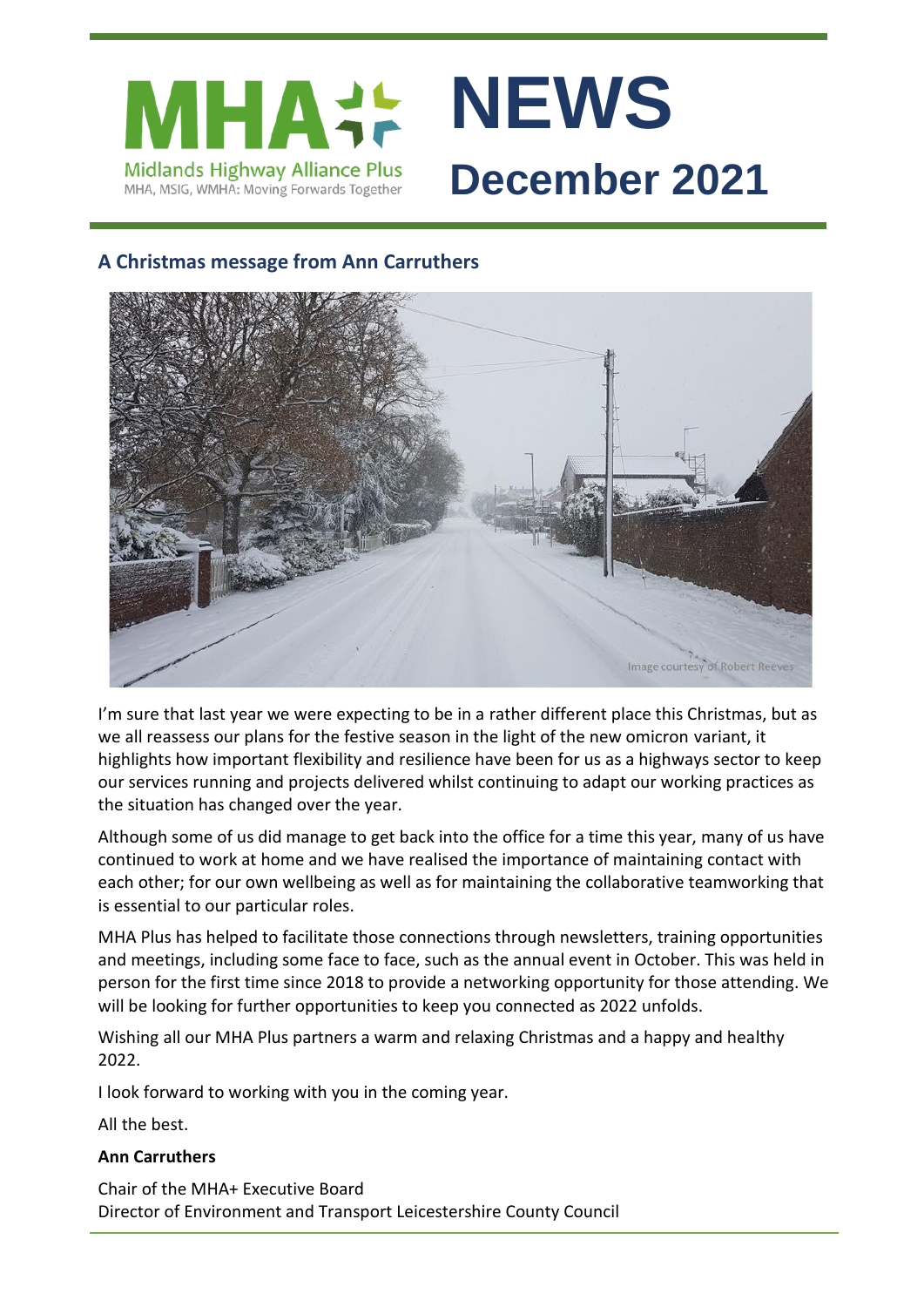### **Medium Schemes Framework – a procurement update**

As you will be aware the **[contract notice for Medium Schemes Framework 4 \(MSF4\)](https://www.find-tender.service.gov.uk/Notice/008029-2021)** was published on the government's Find a Tender service on 16 April 2021. The notice attracted a lot of attention from the industry despite a significant number of other bidding opportunities. During the summer the MSF4 working group assessed the prequalification documents received. All shortlisted bidders were issued with an invitation to tender in October.

Once again, our procurement process is based around a number of projects, typical of those delivered through the Medium Schemes Framework over the last twelve years.

This time the model projects are located in Leicestershire, Lincolnshire, Oxfordshire and Worcestershire. The projects range in size from improvements to a signal-controlled junction through to the construction of a new carriageway with associated rail bridge. The bidders need to show their commitment to delivering enhanced social value and continuous improvements over the life of the Framework.

The tender documents are to be returned before Christmas and the Tender assessment will begin in the New Year. Please contact the Framework Manager **[John Hooper](mailto:John.Hooper@leics.gov.uk?subject=MSF4)** or any member of the working group for more details on the Tender assessment and this major procurement exercise or to find out more about how the industry is gearing up to help local authorities meet the challenge of delivering infrastructure over the next decade.

# **MHA+ Annual Membership Fees 2021-22 now due**

We would like to remind all members that the subscription for 2021-22 of £3,750 is now due.

You can learn more about the **[MHA+ governance](https://www.mhaplus.org.uk/about-us/governance/)** and details of the business plan on the website.

Please raise your purchase order to Leicestershire County Council and email it to **[Julia.Brown@leics.gov.uk](mailto:Julia.Brown@leics.gov.uk)**. Once your purchase order has been received an invoice will be raised and sent to you for payment.

# **A first for Nottingham's Society of Engineers**

MHA+ Manager, Karen Notman, was happy to accept an invitation from the incoming President of the Nottingham Society of Engineers, Andy Warrington, to speak at their Annual Dinner held on Friday 26 November.

Their members were interested to hear how the Alliance continues to develop and move forward, built on the premise that we can achieve more by working together.

Karen was surprised to hear that she was first female engineer to speak formally to the members.

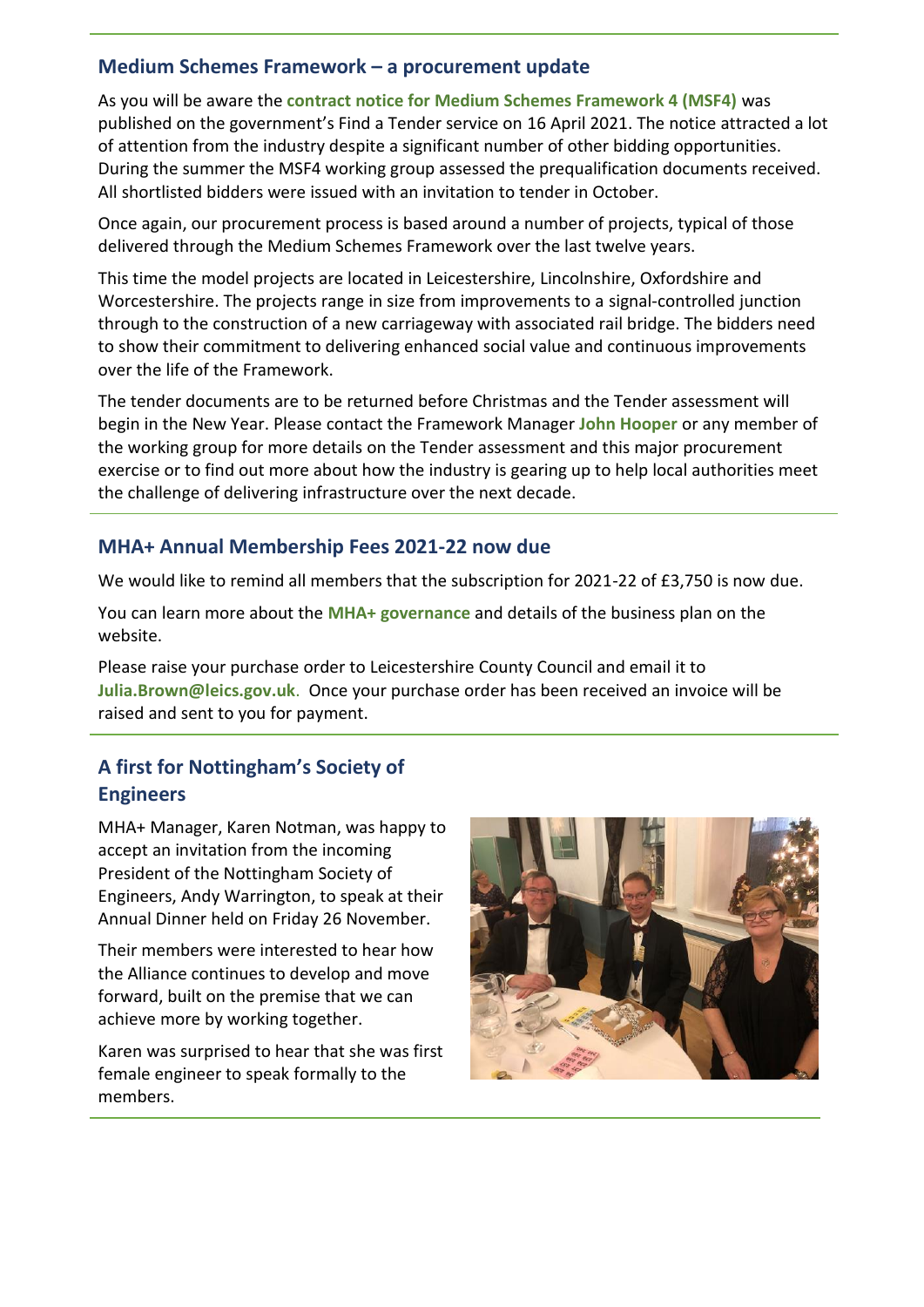### **Annual event feedback**

Thank you to everyone who attended this year's annual event for your feedback on the day. This information will be used to make sure the content for our 2022 event is as useful and informative as this year's.

It was gratifying that overall people found the programme content useful for their job roles and that they will be able to use the information in their work.

Special thanks once again to our speakers for their contributions on the days and for sharing their presentations with us. These and the **[case studies from the event are](https://www.mhaplus.org.uk/member/events/sustainability-and-carbon-reduction-annual-event-2021/#wpfb-cat-72)  [available](https://www.mhaplus.org.uk/member/events/sustainability-and-carbon-reduction-annual-event-2021/#wpfb-cat-72) here**.



### **MHA+ Service Improvement Groups**

The last two months have seen a busy calendar of Service Improvement Group meetings, with 13 having taken place since the beginning of September. Thanks to all those who have taken the time to attend or send contributions. It is encouraging to see new members joining the groups and realising the benefits that can be gained from sharing expertise and knowledge across the region.

**Highway Structures** – The group is carrying out an exercise to gather information on risk based approaches to structures inspections.

**Street Lighting –** Group members have been sharing guidance and best practice on the subject of attachments on lighting columns.

**Winter Services** – Meeting attended by David Batchelor and Carol Valentine from NWSRG

**Casualty Reduction** – Carrying out analysis of 2020/21 KSI stats across all MHA Plus authorities to identify trends among various categories of road users.

**Transportation Data & Analysis** – Presentations from AECOM (Pre-emptive Traffic Management System) and INRIX (Floating Vehicle Data)

**Traffic Signals** – Supply chain issues update from Siemens/Yunex, presentations from Talk Mobility and Alistair Gollop (IHE Passive Safety Guidance).

**Highways Asset Management** – Requested information from group members about their current climate/net zero strategies prior to next meeting in January 2022.

#### **Efficiencies & Benefits Log**

The Efficiencies and Benefits log was started in 2009 to capture feedback from Midlands Service Improvement Group Task Group members. Over the last 12 years, members have recorded 275 entries to the log, covering a wide variety of efficiencies, improvements and benefits linked to attendance and participation in the now MHA+ Service Improvement Groups. Further information is now available on the MHA Plus website link below:

**<https://www.mhaplus.org.uk/work-streams/mhaplus-service-improvement-groups/>**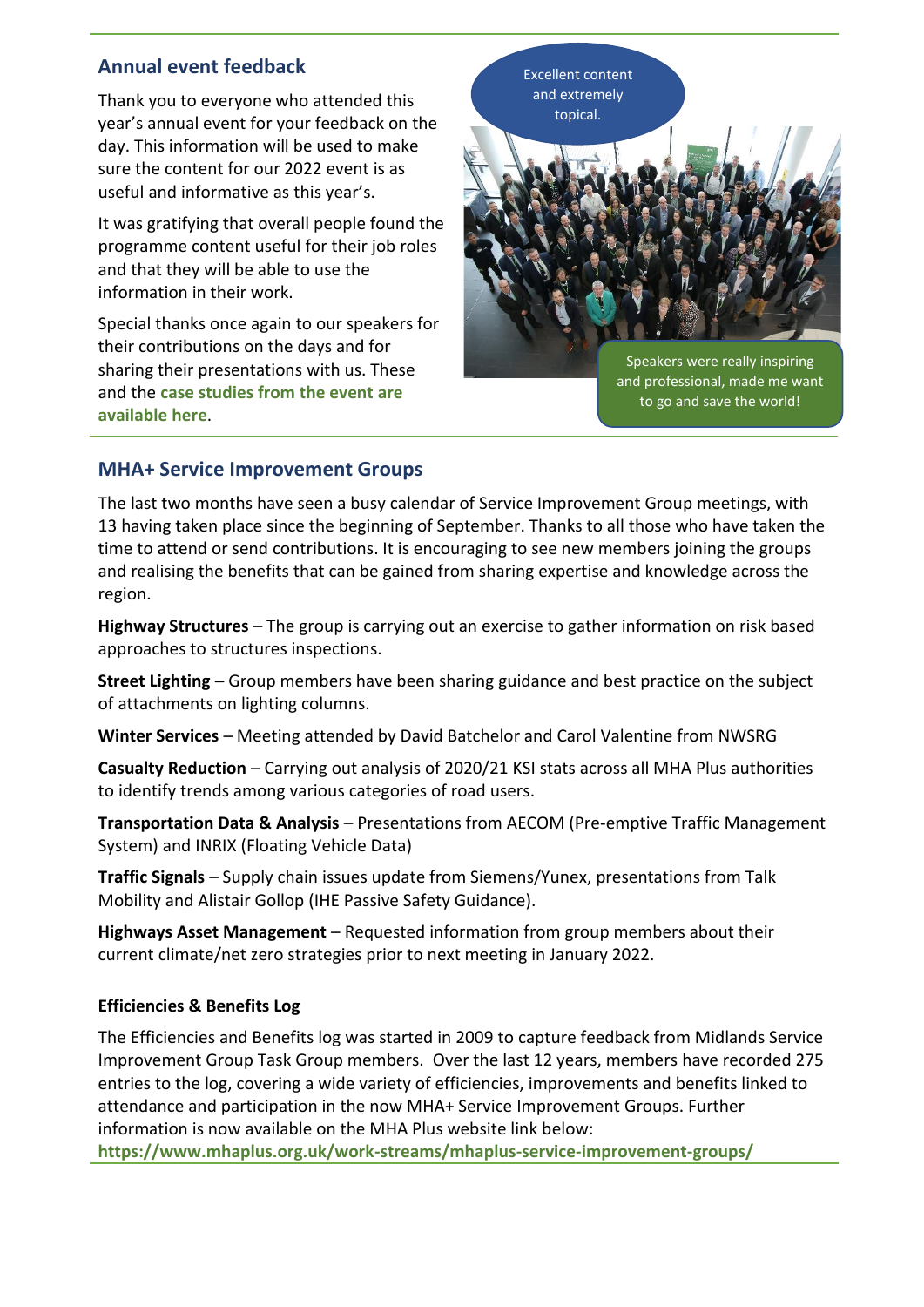Details of all upcoming Service Improvement Group meetings are available on the **[MHA+](https://www.mhaplus.org.uk/calendar/)  [Calendar](https://www.mhaplus.org.uk/calendar/)** and further information on each service improvement group is available from **[Alice](mailto:alice.russell@derbyshire.gov.uk)  [Russell](mailto:alice.russell@derbyshire.gov.uk)**.

Please contact **[Alice Russell](mailto:alice.russell@derbyshire.gov.uk) / [Karen Notman](mailto:Karen.Notman@leics.gov.uk)** if you would like to access the MSIG website, use the online discussion boards or join any of the service improvement groups.

### **Horizon scanning and industry updates**

A summary of recently published reports, guidance, research, and engagement opportunities are outlined below:

As a result of extreme weather events, their effects and impacts on the UK highways network, the Department for Transport (DfT) commissioned research to identify any lessons that have been learned for ensuring the resilience of the highway network which can be viewed here

**[https://assets.publishing.service.gov.uk/government/uploads/system/uploads/attachm](https://assets.publishing.service.gov.uk/government/uploads/system/uploads/attachment_data/file/1033573/lessons-learned-highway-sector-extreme-weather.pdf) [ent\\_data/file/1033573/lessons-learned-highway-sector-extreme-weather.pdf](https://assets.publishing.service.gov.uk/government/uploads/system/uploads/attachment_data/file/1033573/lessons-learned-highway-sector-extreme-weather.pdf)**

- The **[Autumn Budget and Spending Review 2021](https://assets.publishing.service.gov.uk/government/uploads/system/uploads/attachment_data/file/1029974/Budget_AB2021_Web_Accessible.pdf)** was on 27 October 2021 Treasury. Below is some useful analysis:
	- **[CIHT analysis of Autumn Budget and Spending review 2021](https://www.ciht.org.uk/news/ciht-analysis-of-autumn-budget-and-spending-review-2021/)**
	- **Highways Magazine - [Spending Review conceals local road funding cuts](https://www.highwaysmagazine.co.uk/Spending-Review-conceals-local-road-funding-cuts/9368)**
- A key briefing provided by UKRLG Asset Management to help the Department for Transport make **[the case for investing in highway maintenance](https://ukrlg.ciht.org.uk/uk-rlg-news-listings/the-case-for-investing-in-highway-maintenance/)** to HM Treasury is now available.

### **MHA+ Skills and development**

It is recommended that our members maximise their use of our two frameworks by completing the virtual learning available via the **[MHA Learning Management System \(LMS\)](https://mhaskills.virtual-college.co.uk/)**.

It is recommended that prior to using the Medium Schemes Framework, members complete:

• NEC 4 - Introduction to Engineering Construction Contract (ECC) – NEC accredited

It is recommended that prior to using our Professional Services Partnership contracts, members complete

• NEC 4 – Introduction to the Professional Services Contract (PSC) and the Professional Services Short Contract PSSC – neck accredited

N.B. Once you have reached the required 'pass' standard - the LMS enables you to print/download a NEC certificate - to evidence your continuing professional development.

### **New e-learning virtual content: ICE CDM 2015 – The full picture, principles and practice virtual learning course**

This high-level course (for those responsible for health and safety on a construction project) has been developed as part of the ICE training portfolio and comprises of eight modules and one test. Each module will take you about 40 minutes to complete. A digital certificate is awarded on completion of the test. This certificate can be added to your CPD portfolio as a demonstration of CPD activity comprising of 6 hours of learning. It is envisaged that the target audience will be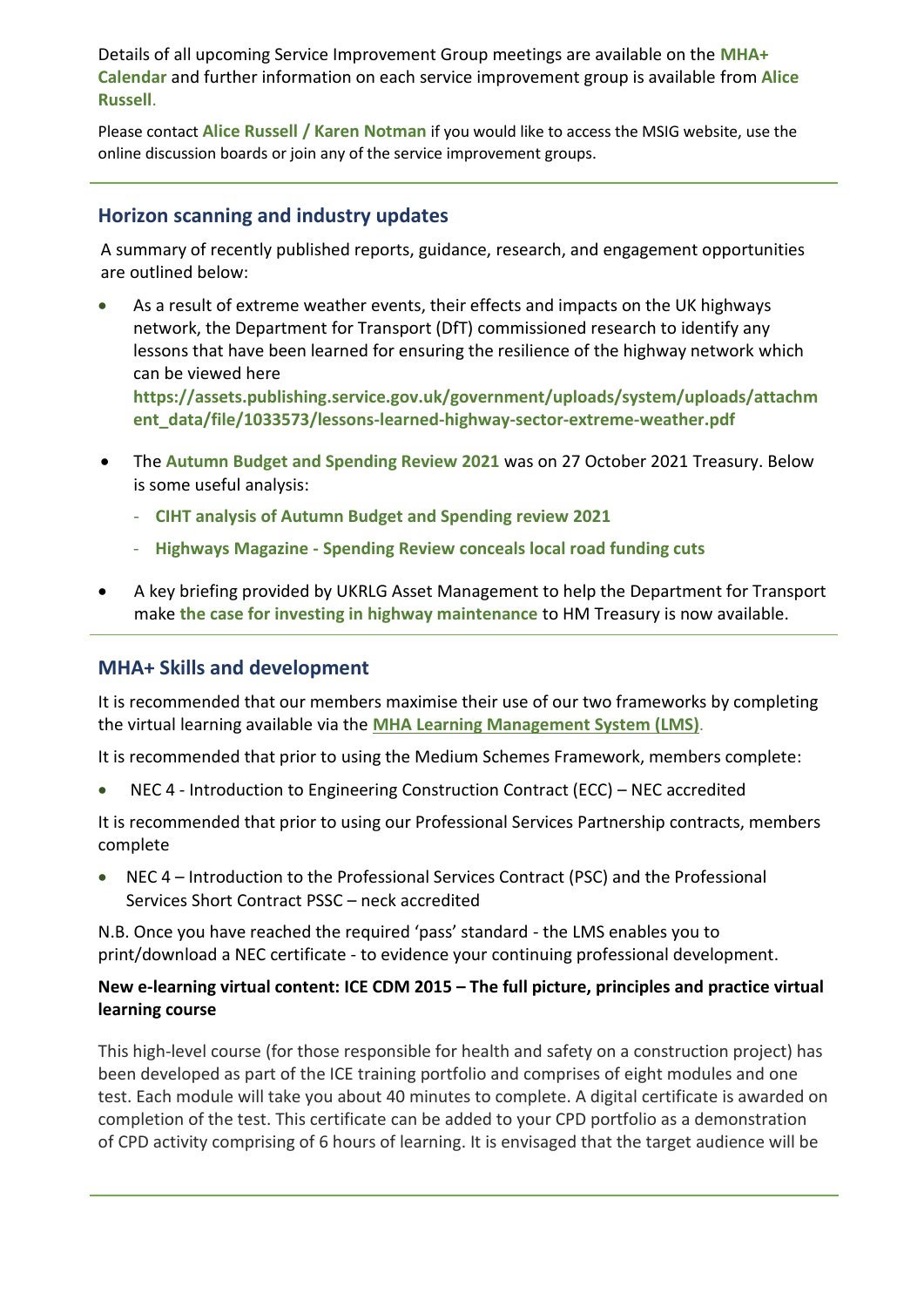operating at a senior level and the acquired learning subsequently modified to share with your project team.

(ICE is the leading provider of specialist training courses for civil engineering and construction professionals.)

#### **Wellbeing and Resilience Masterclass**

Matchtech will be hosting a wellbeing and resilience master class with Professor Paul McGee aka The SUMO Guy on Wednesday, 23 February 2022, 10:00am – 12:00noon which will open to all MHA+ PSP3 members and suppliers.

Paul McGee will provide insights, inspiration and practical tools that we can all use to manage our own wellbeing and resilience. He will draw from his own personal change journey that saw him lose his job due to ill health, to becoming an international speaker and Sunday Times bestselling author.

Paul will explore a number of strategies to help us deal with the day to day challenges we all face both in our personal and professional lives. Prepare to laugh as well as learn, to find out more about Paul visit **[www.thesumoguy.com](http://www.thesumoguy.com/)**

For more information about this event please contact **[Sam.White@matchtech.com](mailto:Sam.White@matchtech.com)**

**[Supplier learning content](https://www.mhaplus.org.uk/work-streams/skills-academy/learning-and-development/mha-supplier-learning-content/) -** our framework suppliers offer a broad range of learning content that may be useful to building your knowledge base. This includes the following AutoCAD training:

Roads Bitesize Training Programme – **[KeySIGN](https://youtu.be/KICiTRoQtgE)** Roads Bitesize Training Programme – **[KeySIGNALS](https://youtu.be/3la3Vq26Vmg)** Roads Bitesize Training Programme – **[AutoTURN Pro](https://youtu.be/kD0UCIoG60M)** Roads Bitesize Training Programme – **[KeyLINES](https://youtu.be/M_8TT4w6IQk)** 

**Make the most of the Learning Management System (LMS)** - members can access a range of learning, training and development opportunities provided by the MHA skills community, sector partners and MHA+ members through the **[Learning Management System \(LMS\)](https://www.mhaplus.org.uk/work-streams/skills-academy/learning-and-development/learning-management-system/)**.

Detailed information on all MHA+ events is available on the **[MHA+ calendar](https://www.mhaplus.org.uk/calendar/)**.

**Information Sharing Platform (ISP)** - the ISP hosts a range of helpful resources, shared reference documents, confidential documents, and notes of meetings for our members. Access is tailored to your individual requirements – so make sure you and your colleagues are registered. Details on how to become an ISP user and direct access to the ISP can be accessed from the **[MHA+](https://www.mhaplus.org.uk/member/)  [website](https://www.mhaplus.org.uk/member/)**.

#### **What's new**

The **[MHA Plus Annual Report for 2020-21](https://www.mhaplus.org.uk/download/news/annual_reports/V0393_MHA-ANNUAL-REPORT-2021-05acomp.pdf)** is available to download from the website